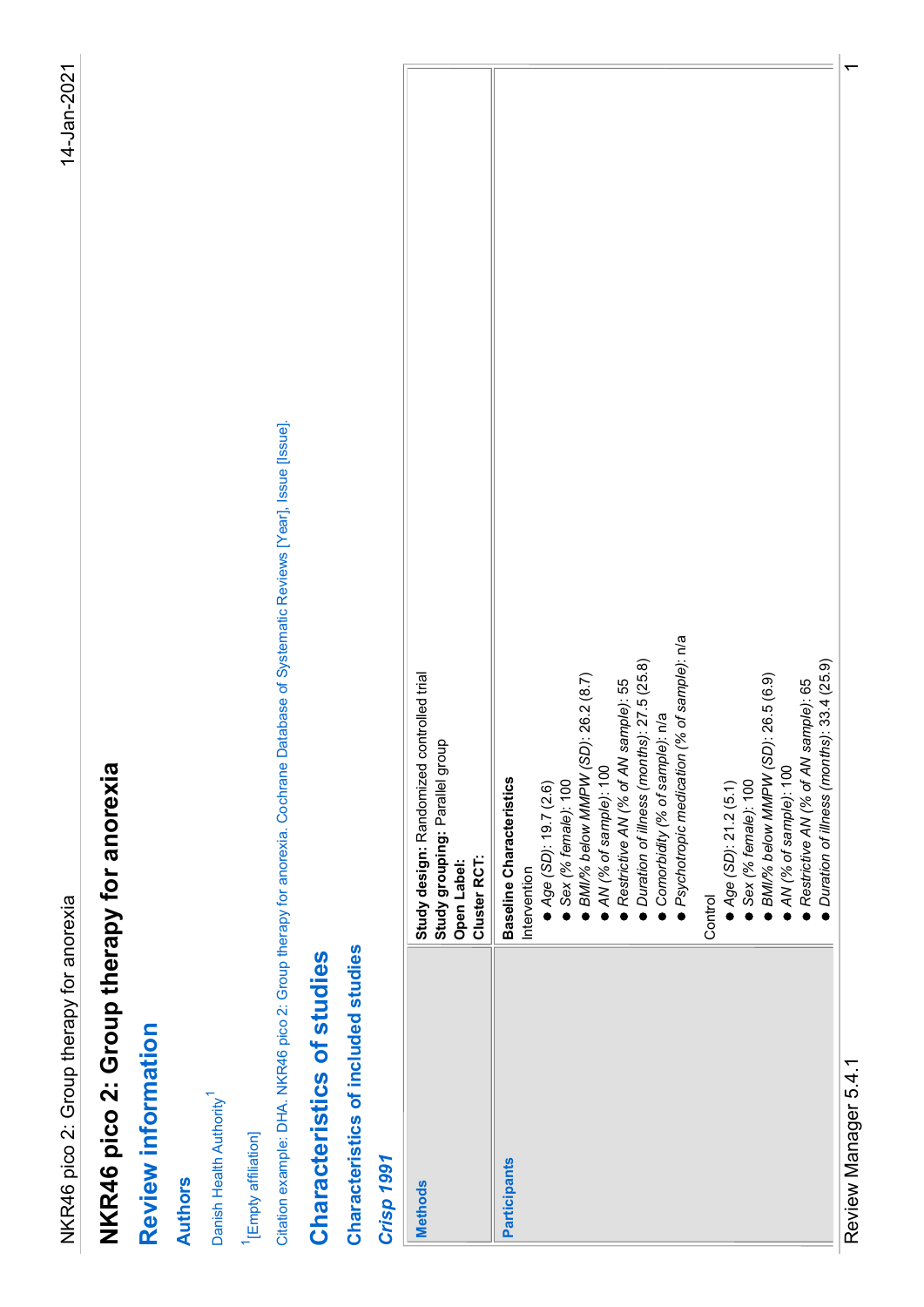| NKR46 pico 2: Group therapy for anorexia | 14-Jan-2021                                                                                                                                                                                                                                                                                                                                                                                                                                                                                                                                                                                                                                                                                                                                                                                                                                                                                                              |
|------------------------------------------|--------------------------------------------------------------------------------------------------------------------------------------------------------------------------------------------------------------------------------------------------------------------------------------------------------------------------------------------------------------------------------------------------------------------------------------------------------------------------------------------------------------------------------------------------------------------------------------------------------------------------------------------------------------------------------------------------------------------------------------------------------------------------------------------------------------------------------------------------------------------------------------------------------------------------|
|                                          | ● Psychotropic medication (% of sample): n/a<br>● Comorbidity (% of sample): n/a                                                                                                                                                                                                                                                                                                                                                                                                                                                                                                                                                                                                                                                                                                                                                                                                                                         |
|                                          | Included criteria: Patients diagnosed with anorexia nervosa, fulfilling diagnostic criteria of DSM-III-R (American Psychiatric Association,<br>1987). Being female Having a duration of illness of less than ten years Living within out-patient reach of the service.<br>Excluded criteria: None described.<br>Pretreatment: none reported.                                                                                                                                                                                                                                                                                                                                                                                                                                                                                                                                                                             |
| Interventions                            | Intervention Characteristics<br>Intervention                                                                                                                                                                                                                                                                                                                                                                                                                                                                                                                                                                                                                                                                                                                                                                                                                                                                             |
|                                          | neaning of weight and shape, management of<br>meetings for parents separately, at monthlyintervals. The groups were 'rolling groups' within which the patients addressed a series of<br>such issues as conflict avoidance, sense of<br>● Description: Out-patient groups comprised ten out-patientpsychotherapy group meetings with the anorectic involvedand ten group<br>nemes were sustained, alongside parents<br>attempting tohelp each other in managing their 'shared problems' anddifficulties over autonomy.<br>designated topics drawn from the in-patient log-book (Crisp et al, 1985). These included<br>self, family relationships, identification of moods and their attachments and origins, the n<br>impulse, and communication and relationship skills. With the parents' groups the sameth<br>Number of sessions: 10 (10 for patients and ten for parents)<br>Duration (weeks): 42<br>Manual-based: no |
|                                          | ● Description: out-patient individual/family therapy, the patients received 12 out-patient sessions, which nearly always but to a variable<br>number of sessions, the therapist tended to be active within the therapy, with attention given also to ambivalence regarding patient<br>status, difficulty in asking for help, low self-esteem, deficient sense of mastery, and the ways in which food/weight-related matters<br>extent included both individual and family work according to the perceived needs of the patient, and which always addressed the<br>theillness onset. Because of the limited<br>developmental psychopathology, with the focus on its expression immediately preceding<br>Duration (weeks): The sessions spanned several months.<br>• Number of sessions: 12<br>were used defensively.<br>· Manual-based: no<br>Control                                                                     |
| <b>Outcomes</b>                          | Outcome type: ContinuousOutcome<br>Scale: Nutrition scale - MROAS<br>ED behavior (longest FU (min. 1 yr))<br>Direction: Higher is better<br>Reporting: Fully reported<br>ED behavior (end of treatment)<br><b>Data value:</b> Endpoint<br>Range: 0-12                                                                                                                                                                                                                                                                                                                                                                                                                                                                                                                                                                                                                                                                    |
| Review Manager 5.4.1                     | $\mathbf{\Omega}$                                                                                                                                                                                                                                                                                                                                                                                                                                                                                                                                                                                                                                                                                                                                                                                                                                                                                                        |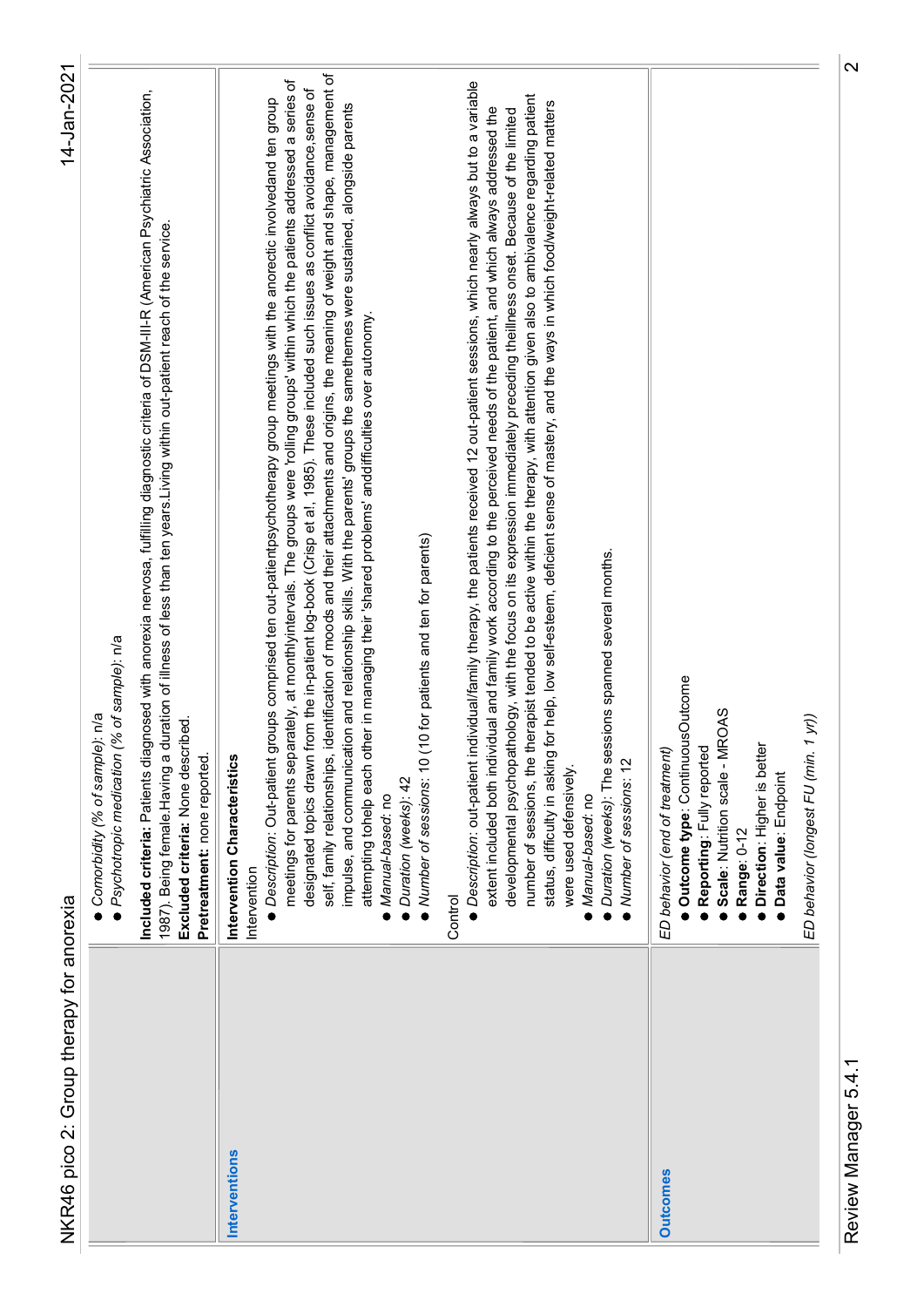| ● Notes: Dropout only reported when subjects didn't attend any session at all. The study reports that the mean number of sessions<br>attended in the intervention group was 5 and the mean number of sessions attended in the control group was 9.<br>Psychological symptoms (longest FU (min. 1 yr))<br>Outcome type: DichotomousOutcome<br>Outcome type: DichotomousOutcome<br>Psychological symptoms (end of treatment)<br>Outcome type: ContinuousOutcome<br>· Outcome type: ContinuousOutcome<br>· Outcome type: ContinuousOutcome<br>· Outcome type: ContinuousOutcome<br>· Outcome type: ContinuousOutcome<br>Outcome type: ContinuousOutcome<br>Outcome type: ContinuousOutcome<br>Scale: Kg gained during treatment<br><b>Data value:</b> Change from baseline<br>Hospitalizations (longest FU (min. 1 yr))<br>Recovery rate (longest FU (min. 1 yr))<br>Quality of life (longest FU (min. 1 yr))<br>Body weight (longest FU (min. 1 yr))<br>Scale: MROAS - global scale<br>· Reporting: Partially reported<br>Direction: Higher is better<br>Direction: Higher is better<br>· Reporting: Fully reported<br>· Direction: Lower is better<br>Body weight (end of treatment)<br>· Data value: Endpoint<br>· Data value: Endpoint<br>Dropout (end of treatment)<br>Unit of measure: kg<br>Range: 0-12<br>NKR46 pico 2: Group therapy for anorexia |
|---------------------------------------------------------------------------------------------------------------------------------------------------------------------------------------------------------------------------------------------------------------------------------------------------------------------------------------------------------------------------------------------------------------------------------------------------------------------------------------------------------------------------------------------------------------------------------------------------------------------------------------------------------------------------------------------------------------------------------------------------------------------------------------------------------------------------------------------------------------------------------------------------------------------------------------------------------------------------------------------------------------------------------------------------------------------------------------------------------------------------------------------------------------------------------------------------------------------------------------------------------------------------------------------------------------------------------------------------------|
|                                                                                                                                                                                                                                                                                                                                                                                                                                                                                                                                                                                                                                                                                                                                                                                                                                                                                                                                                                                                                                                                                                                                                                                                                                                                                                                                                         |
|                                                                                                                                                                                                                                                                                                                                                                                                                                                                                                                                                                                                                                                                                                                                                                                                                                                                                                                                                                                                                                                                                                                                                                                                                                                                                                                                                         |
|                                                                                                                                                                                                                                                                                                                                                                                                                                                                                                                                                                                                                                                                                                                                                                                                                                                                                                                                                                                                                                                                                                                                                                                                                                                                                                                                                         |
|                                                                                                                                                                                                                                                                                                                                                                                                                                                                                                                                                                                                                                                                                                                                                                                                                                                                                                                                                                                                                                                                                                                                                                                                                                                                                                                                                         |
|                                                                                                                                                                                                                                                                                                                                                                                                                                                                                                                                                                                                                                                                                                                                                                                                                                                                                                                                                                                                                                                                                                                                                                                                                                                                                                                                                         |
|                                                                                                                                                                                                                                                                                                                                                                                                                                                                                                                                                                                                                                                                                                                                                                                                                                                                                                                                                                                                                                                                                                                                                                                                                                                                                                                                                         |
|                                                                                                                                                                                                                                                                                                                                                                                                                                                                                                                                                                                                                                                                                                                                                                                                                                                                                                                                                                                                                                                                                                                                                                                                                                                                                                                                                         |
|                                                                                                                                                                                                                                                                                                                                                                                                                                                                                                                                                                                                                                                                                                                                                                                                                                                                                                                                                                                                                                                                                                                                                                                                                                                                                                                                                         |
|                                                                                                                                                                                                                                                                                                                                                                                                                                                                                                                                                                                                                                                                                                                                                                                                                                                                                                                                                                                                                                                                                                                                                                                                                                                                                                                                                         |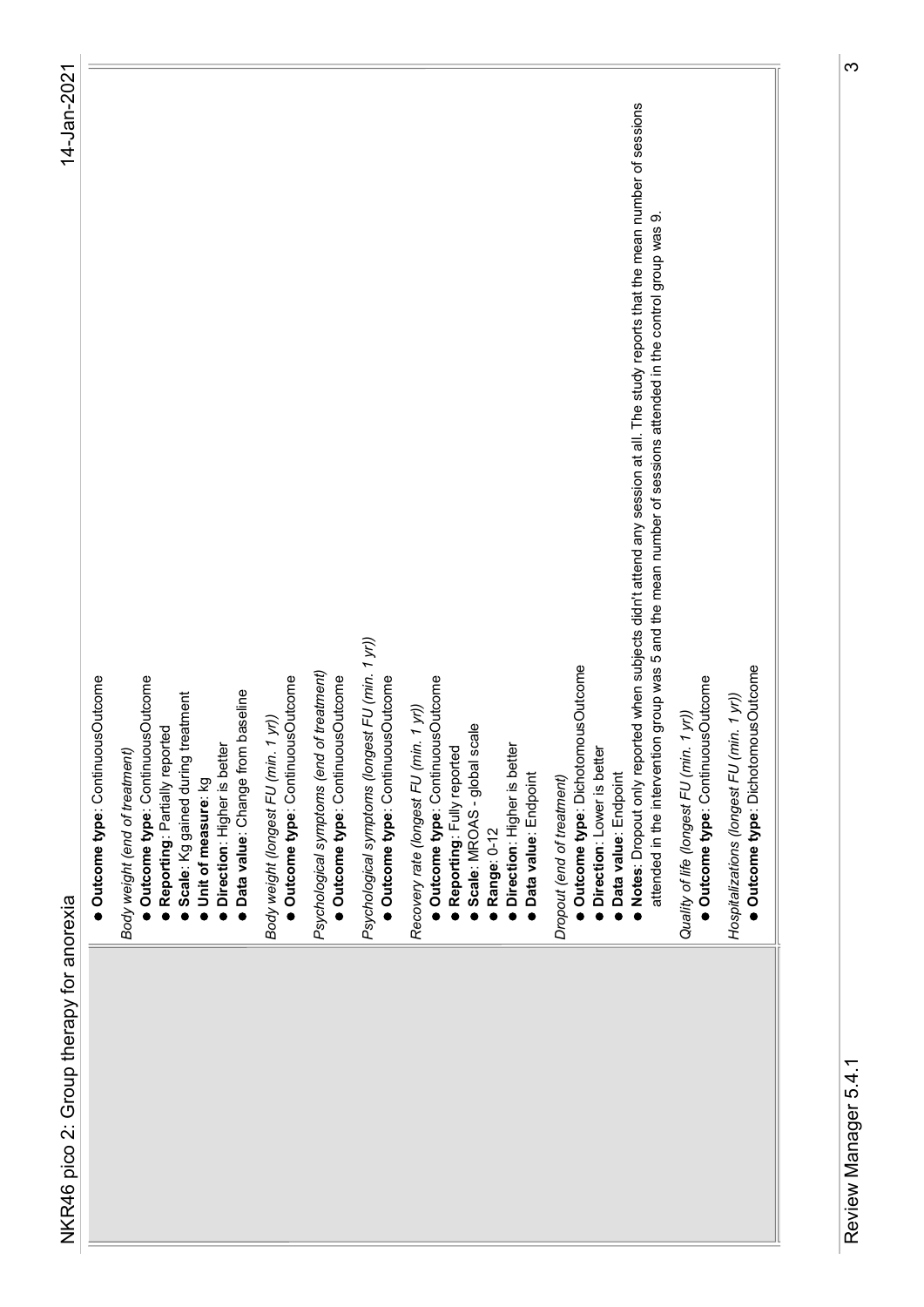| Ś<br>:<br>המירתים<br>=<br>2<br>i<br>ć | ists |
|---------------------------------------|------|
|                                       |      |
|                                       |      |
|                                       |      |
|                                       |      |
|                                       |      |
|                                       |      |

| <b>Bias</b>                             | judgement<br>Authors' | Support for judgement                                                       |
|-----------------------------------------|-----------------------|-----------------------------------------------------------------------------|
| <b>Sequence Generation</b>              | Low risk              | allocated to one or other of the four options.<br>90 patients were randomly |
| <b>Allocation concealment</b>           | Unclear risk          | no information                                                              |
| Blinding of participants and  High risk |                       |                                                                             |
| bersonnel                               |                       |                                                                             |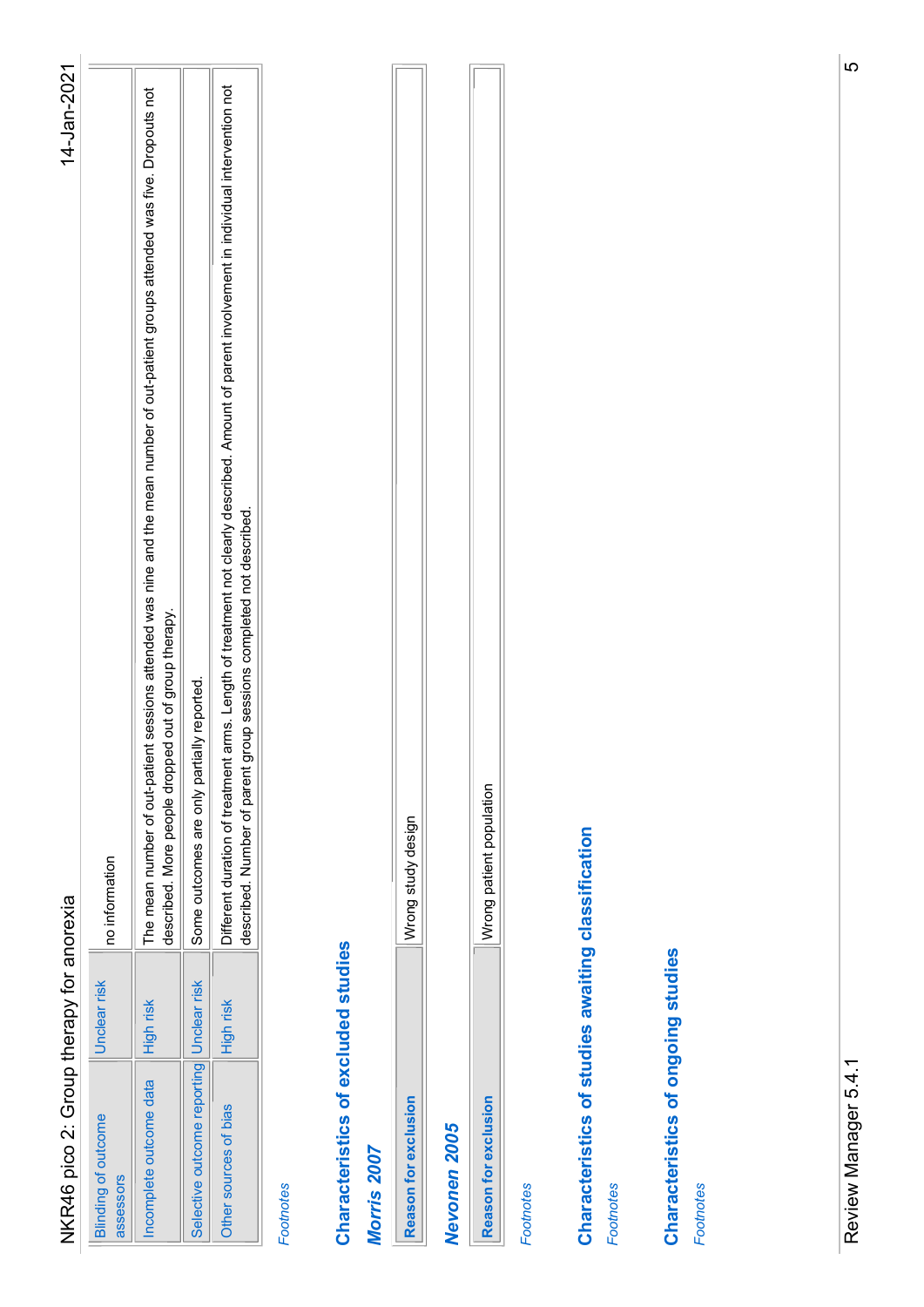| References to studies<br>Included studies                                                                                                                                                                                                                                                                               |                                           |                         |
|-------------------------------------------------------------------------------------------------------------------------------------------------------------------------------------------------------------------------------------------------------------------------------------------------------------------------|-------------------------------------------|-------------------------|
|                                                                                                                                                                                                                                                                                                                         |                                           |                         |
|                                                                                                                                                                                                                                                                                                                         |                                           |                         |
| Crisp 1991                                                                                                                                                                                                                                                                                                              |                                           |                         |
| Crisp AH.; Norton K.; Gowers S.; Halek C.; Bowyer C.; Yeldham D.; Levett G.; Bhat A A controlled study of the effect of therapies aimed at adolescent and family psychopathology in<br>anorexia nervosa The British journal of psychiatry : the journal of mental science 1991;159:325-33. [DOI: 10.1192/bjp.159.3.325] |                                           |                         |
| Excluded studies                                                                                                                                                                                                                                                                                                        |                                           |                         |
| Morris,J.; Twaddle,S Anorexia nervosa British medical journal 2007;334(7599);894-898. [DOI:]<br>Morris 2007                                                                                                                                                                                                             |                                           |                         |
| Nevonen 2005                                                                                                                                                                                                                                                                                                            |                                           |                         |
| Nevonen,L.; Broberg,A. G A comparison of sequenced individual and group psychotherapy for eating disorder not otherwise specified European Eating Disorders Review<br>2005;13(1):29-37. [DOI: 10.1002/erv.617]                                                                                                          |                                           |                         |
| Data and analyses                                                                                                                                                                                                                                                                                                       |                                           |                         |
| 1 Intervention vs Control                                                                                                                                                                                                                                                                                               |                                           |                         |
| Participants<br><b>Studies</b><br>Outcome or Subgroup                                                                                                                                                                                                                                                                   | <b>Statistical Method</b>                 | Effect Estimate         |
| $\overline{40}$<br>$\overline{\mathbf{r}}$<br>1.1 ED behavior (end of treatment)                                                                                                                                                                                                                                        | Std. Mean Difference (IV, Random, 95% CI) | $-0.30[-0.92, 0.32]$    |
| 40<br>$\overline{\mathbf{r}}$<br>1.1.2 Nutrition scale (MROAS) (higher=better)                                                                                                                                                                                                                                          | Std. Mean Difference (IV, Random, 95% CI) | $-0.30$ $[-0.92, 0.32]$ |
| $\circ$<br>(min. 1 yr)<br>1.2 ED behavior (longest FU                                                                                                                                                                                                                                                                   | Mean Difference (IV, Random, 95% CI)      | Subtotals only          |
| $\overline{\phantom{0}}$<br>1.3 Body weight (end of treatment)                                                                                                                                                                                                                                                          | Mean Difference (IV, Random, 95% CI)      | Subtotals only          |
| 40<br>$\leftarrow$<br>1.3.1 Kg gained during treatment                                                                                                                                                                                                                                                                  | Mean Difference (IV, Random, 95% CI)      | $-1.20[-5.48, 3.08]$    |
| $\circ$<br>$\circ$<br>(min. 1 yr))<br>1.4 Body weight (longest FU                                                                                                                                                                                                                                                       | Mean Difference (IV, Fixed, 95% CI)       | Not estimable           |
|                                                                                                                                                                                                                                                                                                                         | Mean Difference (IV, Random, 95% CI)      | Subtotals only          |
| $\circ$<br>(end of treatment)<br>1.5 Psychological symptoms                                                                                                                                                                                                                                                             |                                           |                         |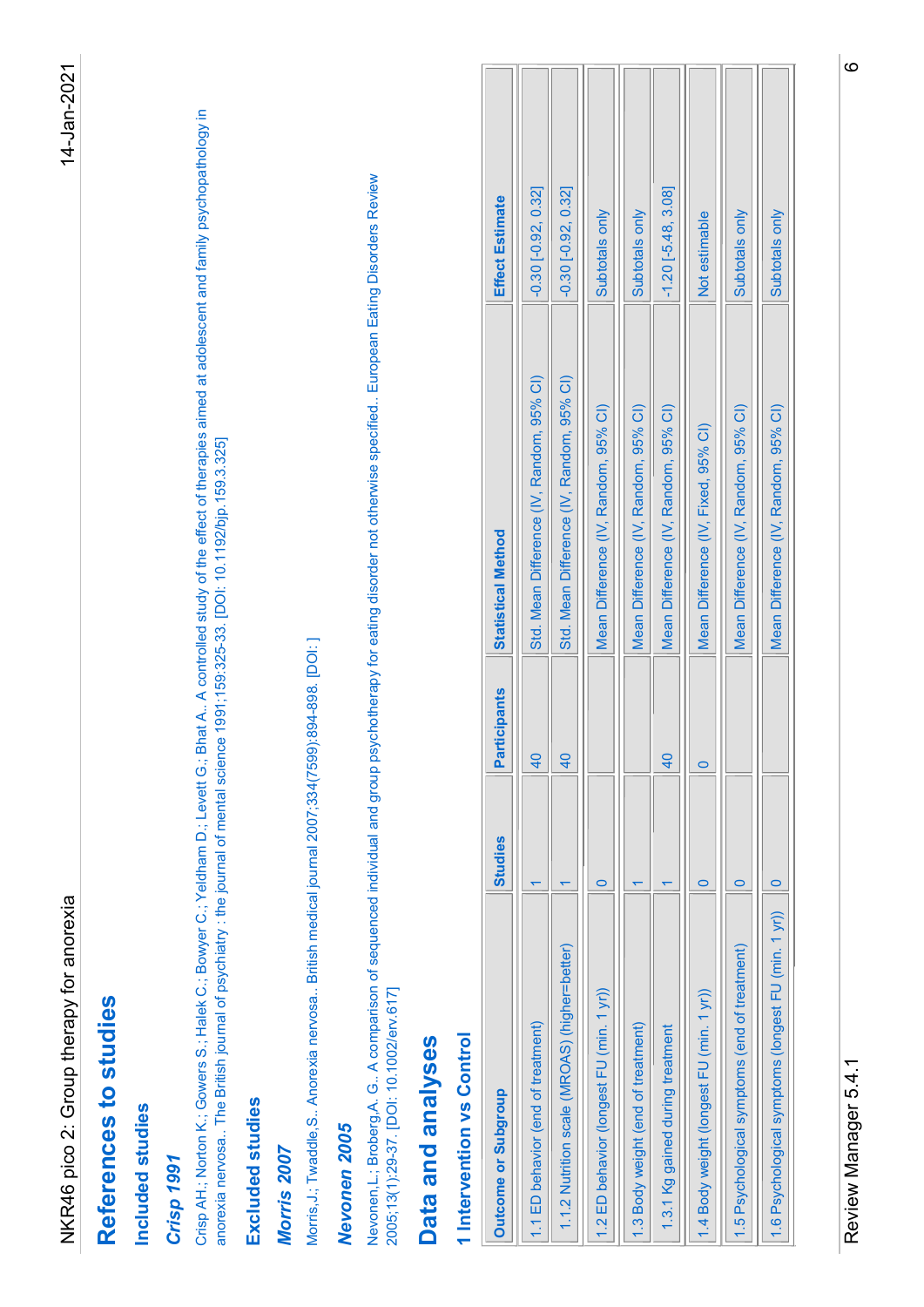| L      |
|--------|
| t<br>Г |
|        |
| ĩ      |

| 1.7 Quality of life (longest FU (min. 1 yr))   |  | Mean Difference (IV, Fixed, 95% CI)  | Not estimable        |
|------------------------------------------------|--|--------------------------------------|----------------------|
| 1.8 Recovery rate (longest FU (min. 1 yr))     |  | Mean Difference (IV, Random, 95% CI) | Subtotals only       |
| 1.8.1 MROAS - global (higher is better)        |  | Mean Difference (IV, Random, 95% CI) | $0.20$ [-1.61, 2.01] |
| 1.9 Dropout (end of treatment)                 |  | Risk Ratio (IV, Random, 95% CI)      | Subtotals only       |
| 1.9.1 Time                                     |  | Risk Ratio (IV, Random, 95% CI)      | 1.50 [0.28, 8.04]    |
| 1.10 Hospitalizations (longest FU (min. 1 yr)) |  | Risk Ratio (IV, Fixed, 95% CI)       | No totals            |

| NKR46 pico 2: Group therapy for anorexia                                                                                                                                                                                                                                                                                                                                                                                                  |                                                    |                                                                              | 14-Jan-2021          |
|-------------------------------------------------------------------------------------------------------------------------------------------------------------------------------------------------------------------------------------------------------------------------------------------------------------------------------------------------------------------------------------------------------------------------------------------|----------------------------------------------------|------------------------------------------------------------------------------|----------------------|
| $\circ$<br>(min. 1 yr)<br>1.7 Quality of life (longest FU                                                                                                                                                                                                                                                                                                                                                                                 | $\circ$                                            | Mean Difference (IV, Fixed, 95% CI)                                          | Not estimable        |
| $\left \blacktriangledown\right $<br>1.8 Recovery rate (longest FU (min. 1 yr))                                                                                                                                                                                                                                                                                                                                                           |                                                    | Mean Difference (IV, Random, 95% CI)                                         | Subtotals only       |
| $\leftarrow$<br>1.8.1 MROAS - global (higher is better)                                                                                                                                                                                                                                                                                                                                                                                   | 40                                                 | Mean Difference (IV, Random, 95% CI)                                         | $0.20$ [-1.61, 2.01] |
| $\leftarrow$<br>1.9 Dropout (end of treatment)                                                                                                                                                                                                                                                                                                                                                                                            |                                                    | Risk Ratio (IV, Random, 95% CI)                                              | Subtotals only       |
| $\overline{\mathbf{v}}$<br>1.9.1 Time                                                                                                                                                                                                                                                                                                                                                                                                     | $\frac{40}{1}$                                     | Risk Ratio (IV, Random, 95% CI)                                              | 1.50 [0.28, 8.04]    |
| $\circ$<br>1.10 Hospitalizations (longest FU (min. 1 yr))                                                                                                                                                                                                                                                                                                                                                                                 |                                                    | Risk Ratio (IV, Fixed, 95% CI)                                               | No totals            |
| Figures                                                                                                                                                                                                                                                                                                                                                                                                                                   |                                                    |                                                                              |                      |
| Figure 1 (Analysis 1.1)                                                                                                                                                                                                                                                                                                                                                                                                                   |                                                    |                                                                              |                      |
| SD Total Mean SD Total Weight<br>Control<br>Study or Subgroup Mean SD Total Mea<br>1.1.2 Nutrition scale (MROAS) (higher=better)<br>Intervention                                                                                                                                                                                                                                                                                          | IV, Random, 95% CI<br>Std. Mean Difference         | ABCDEFG<br><b>Risk of Bias</b><br>Std. Mean Difference<br>IV, Random, 95% CI |                      |
| 100.0%<br>100.0%<br><u>ន</u><br>$-8.1$ 0.6<br>$20$<br>$= 0.34$<br>0.7<br>Heterogeneity: Not applicable<br>Test for overall effect: Z = 0.94 (P<br>$-8.3$<br>Crisp 1991<br>Subtotal (95% CI)                                                                                                                                                                                                                                               | $-0.30$ $[-0.92, 0.32]$<br>$-0.30$ $[-0.92, 0.32]$ | <b>PODODO</b>                                                                |                      |
| 20 100.0%<br>Test for subgroup differences: Not applicable<br>(A) Sequence Generation<br>(B) Allocation concealment<br>(C) Blinding of participants and personnel<br>(D) Blinding of outcome assessors<br>20<br>$= 0.34$<br>Heterogeneity: Not applicable<br>Test for overall effect: Z = 0.94 (P<br>(E) Incomplete outcome data<br>(F) Selective outcome reporting<br>(G) Other sources of bias<br>Risk of bias legend<br>Total (95% CI) | $-0.30[-0.92, 0.32]$                               | Favours Control<br>Š.<br>0<br>Favours Intervention                           |                      |
| Forest plot of comparison: 1 Intervention vs Control, outcome: 1.1 ED behavior (end of treatment).                                                                                                                                                                                                                                                                                                                                        |                                                    |                                                                              |                      |
| Review Manager 5.4.1                                                                                                                                                                                                                                                                                                                                                                                                                      |                                                    |                                                                              |                      |
|                                                                                                                                                                                                                                                                                                                                                                                                                                           |                                                    |                                                                              |                      |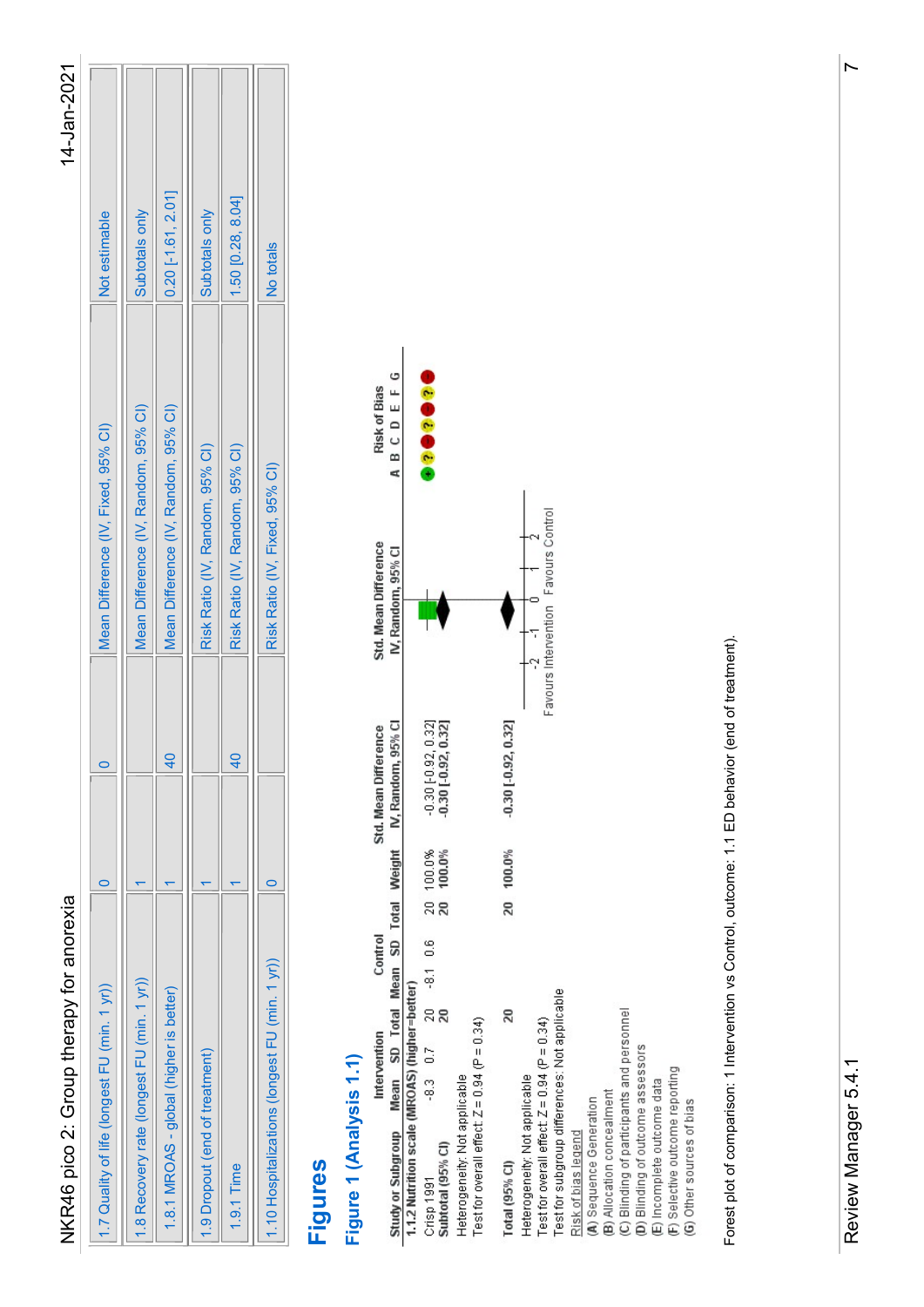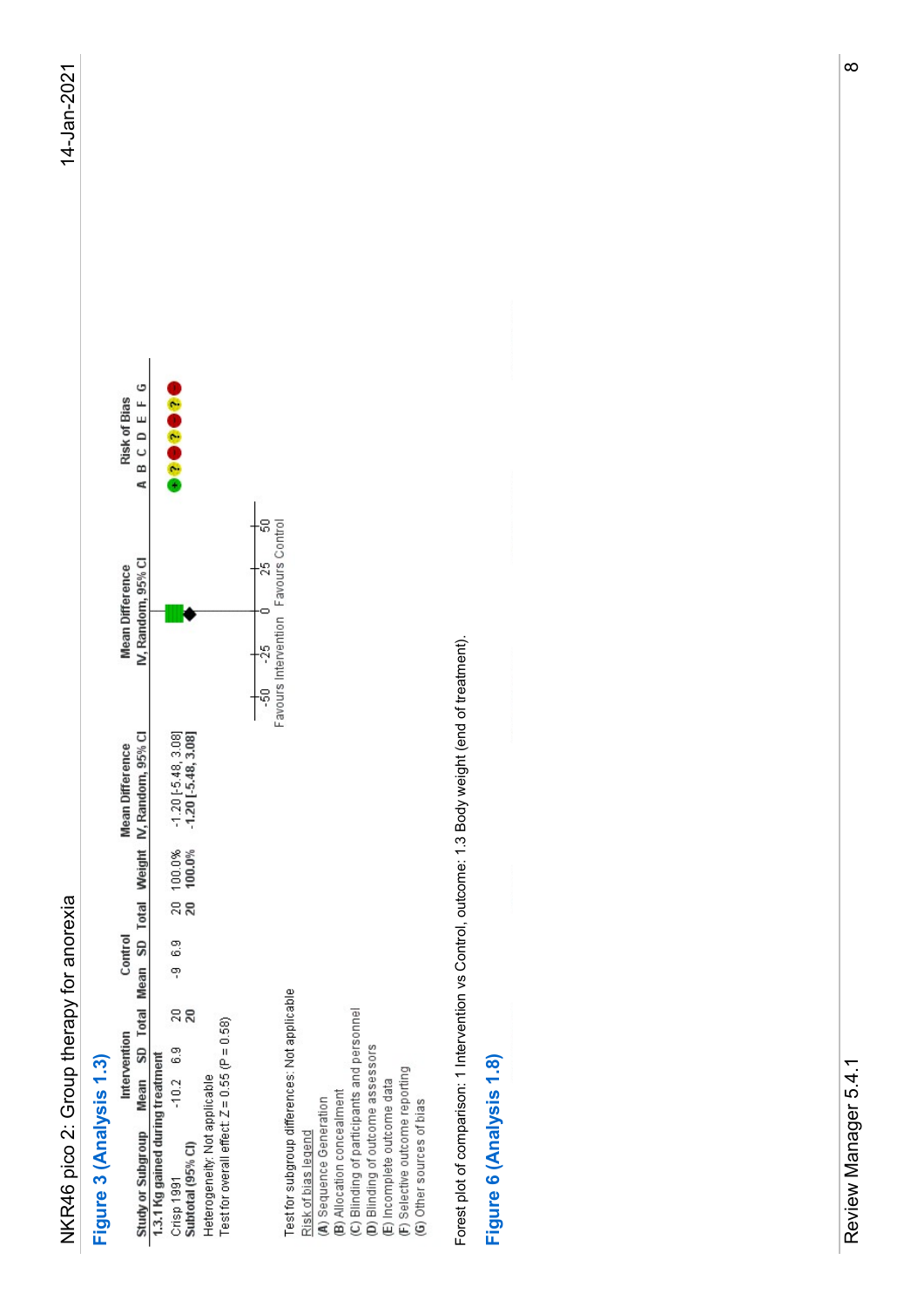| Τ      |
|--------|
| í      |
|        |
| t<br>ι |
|        |
| ĩ      |

| Mean Difference<br>IV, Random, 95% Cl<br>Mean Difference<br>SD Total Weight IV, Random, 95% Cl<br>$0.20$ [-1.61, 2.01]<br>0.20 [-1.61, 2.01]<br>100.0%<br>100.0%<br>$\frac{20}{20}$<br>2.68328157<br>Control<br>$-6.4$<br>SD Total Mean<br>$\frac{20}{20}$<br>$-6.2$ 3.13049517<br>Experimental<br>Study or Subgroup Mean<br>1.8.1 MROAS - global (higher is better)<br>Crisp 1991<br>Subtotal (95% CI) |                                        | 14-Jan-2021 |
|---------------------------------------------------------------------------------------------------------------------------------------------------------------------------------------------------------------------------------------------------------------------------------------------------------------------------------------------------------------------------------------------------------|----------------------------------------|-------------|
|                                                                                                                                                                                                                                                                                                                                                                                                         | $\circ$<br>Risk of Bias<br>A B C D E F |             |
| Heterogeneity: Not applicable<br>Test for overall effect: Z = 0.22 (P = 0.83)                                                                                                                                                                                                                                                                                                                           | 88888                                  |             |
| ٠ē<br>-10<br>o<br>Favours intervention<br>Ļ۴<br>$\frac{1}{10}$<br>Test for subgroup differences: Not applicable<br>(C) Blinding of participants and personnel<br>(D) Blinding of outcome assessors<br>(E) incomplete outcome data<br>(F) Selective outcome reporting<br>(G) Other sources of bias<br>Risk of bias legend<br>(A) Sequence Generation<br>(B) Allocation concealment                       | Favours control                        |             |
| A B C D E F<br>Forest plot of comparison: 1 Intervention vs Control, outcome: 1.8 Recovery rate (longest FU (min. 1 yr)).<br>IV, Random, 95% CI<br><b>Risk Ratio</b><br>Total Events Total Weight IV, Random, 95% Cl<br><b>Risk Ratio</b><br>Control<br>Intervention<br>Figure 7 (Analysis 1.9)<br>Events                                                                                               | c<br><b>Risk of Bias</b>               |             |
| ,,,,,,<br>$1.50 [0.28, 8.04]$ $1.50 [0.28, 8.04]$<br>20 100.0%<br>20 100.0%<br>$\sim$<br>$\sim$<br>$= 0.64$<br>$\mathop{^{20}S}\nolimits$<br>Heterogeneity: Not applicable<br>Test for overall effect: Z = 0.47 (P<br>S.<br>$\infty$<br>Study or Subgroup<br>1.9.1 Time<br>Crisp 1991<br>Subtotal (95% CI)<br>Total events                                                                              |                                        |             |
| IU<br>Favours Control<br>$\begin{array}{ c c }\hline \text{loop} & \text{0.1} & \text{1} \\ \hline 0.001 & \text{thevention} & \text{f} \\ \hline \end{array}$                                                                                                                                                                                                                                          |                                        |             |
| (C) Blinding of participants and personnel<br>(D) Blinding of outcome assessors<br>(E) Incomplete outcome data<br>(F) Selective outcome reporting<br>(G) Other sources of bias<br>Risk of bias legend<br>(A) Sequence Generation<br>(B) Allocation concealment                                                                                                                                          |                                        |             |
| Review Manager 5.4.1                                                                                                                                                                                                                                                                                                                                                                                    |                                        |             |